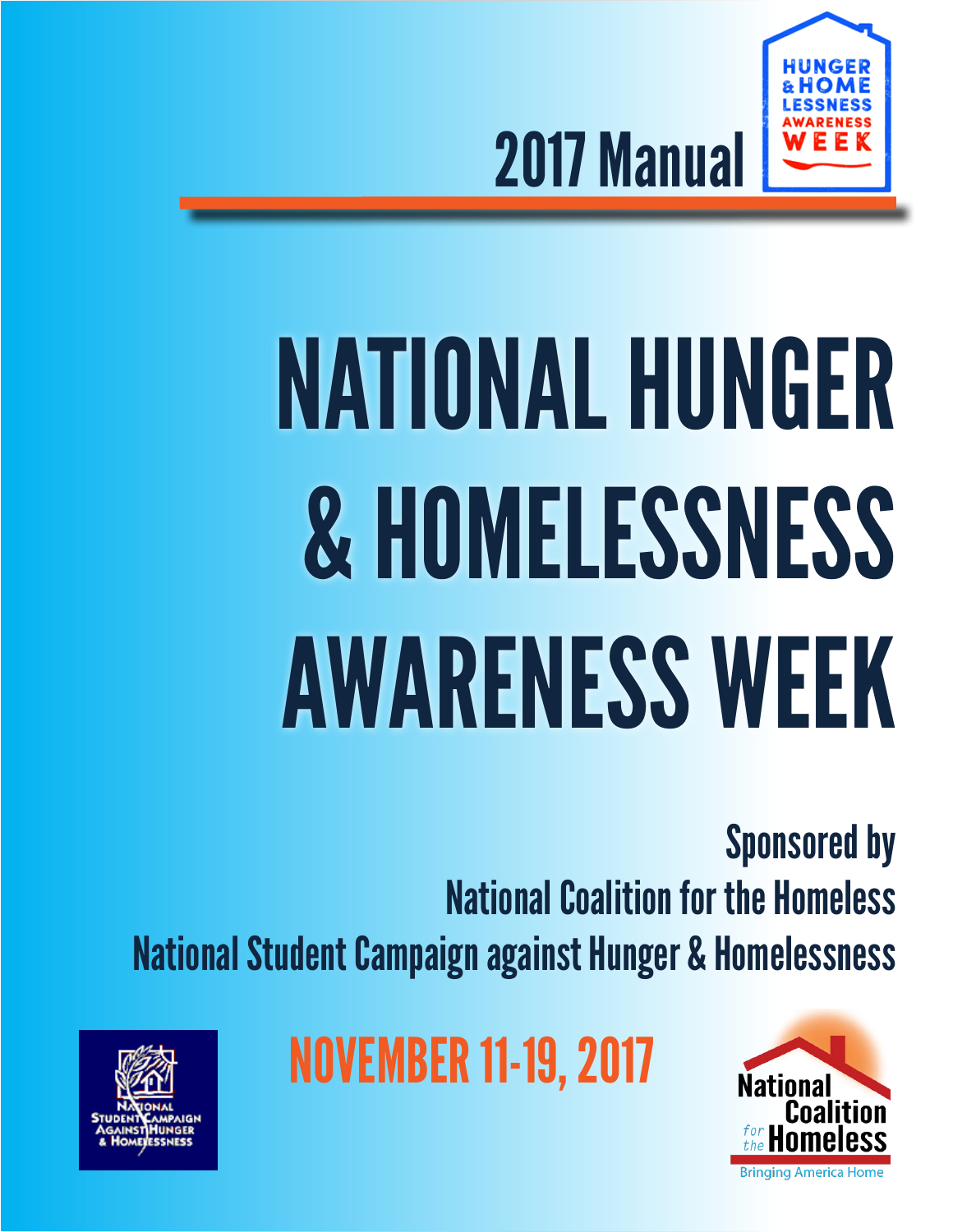## Table of Contents

| <b>Introduction &amp; Planning</b>    |    |  |
|---------------------------------------|----|--|
| <b>Media</b>                          | 5  |  |
| <b>Resources and Ideas</b>            | 7  |  |
| <b>Business/Corporate Involvement</b> | 11 |  |
| <b>Wrapping Up</b>                    | 12 |  |
| <b>Contacts</b>                       | 13 |  |
| <b>Sample Resources/Event Guides</b>  |    |  |
| <b>See examples on website</b>        |    |  |
| http://hhweek.org                     |    |  |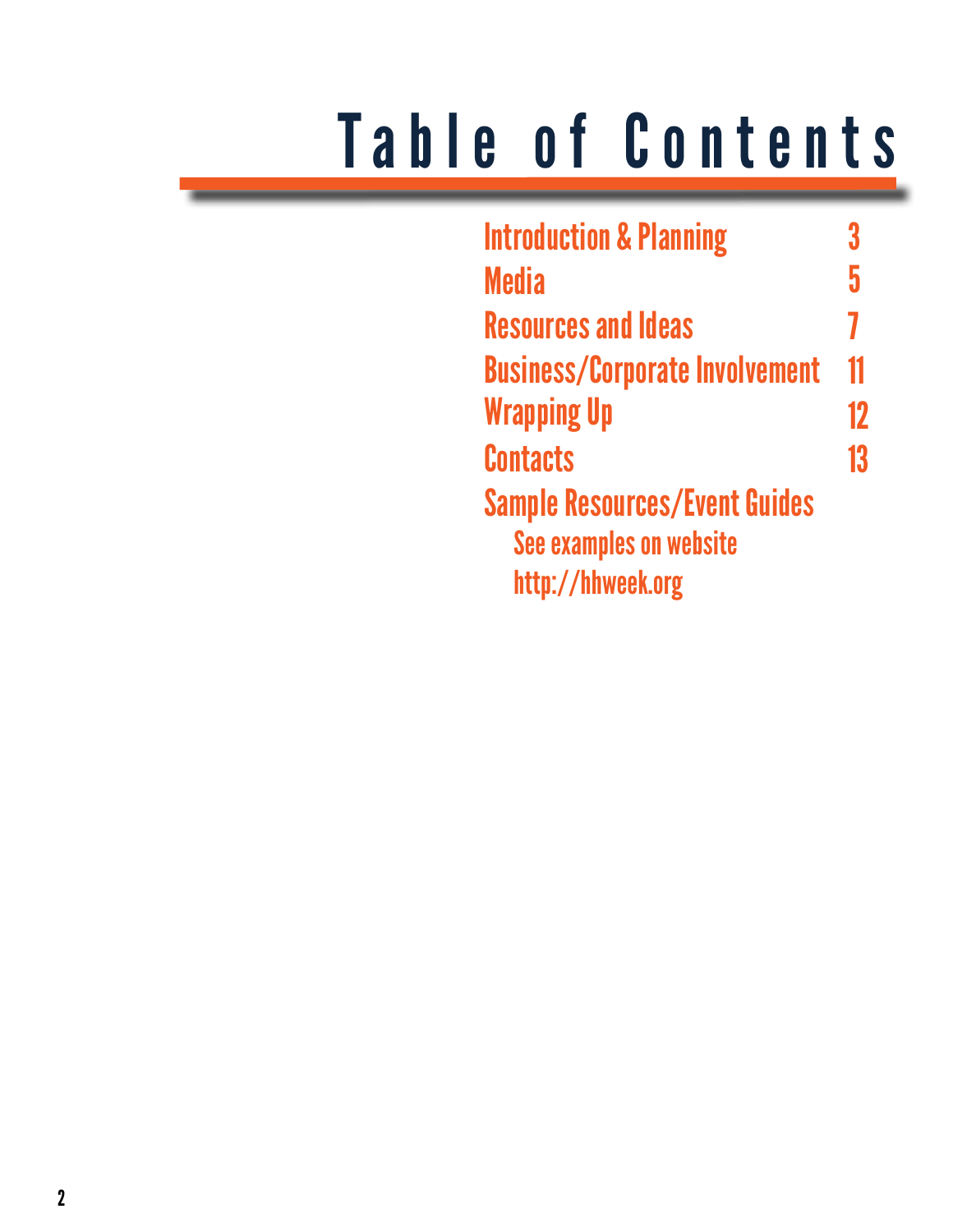## Introduction

As the Thanksgiving holiday approaches, most people take time to consider what they're thankful for and donate some of their time, attention and resources to others. In the spirit of thankfulness and giving, each year the National Coalition for the Homeless and the National Student Campaign Against Hunger and Homelessness designate the week prior to Thanksgiving to sponsor the National Hunger and Homelessness Awareness Week.

This incredible event was first held at Villanova University in 1975. This past year more than 750 community groups, faith-based groups, colleges, and high schools across the country came together during the week to raise awareness about the pressing issue of hunger and homelessness. This tool kit serves as a manual to inspire your community or institution to get involved in this amazing national event to end one of the biggest pressing issues in our communities, hunger and homelessness.

By participating in Hunger and Homelessness Awareness Week you're not only raising awareness but you are strengthening the national movement to end extreme poverty in every community across this country.

## Planning Ahead

Your ideal week should have a mix of events that are tailored to your specific community to make the most impact. We encourage groups to include at least one of the following events:

- 1. Educational events
- 2. Fundraising events
- 3. Community service events
- 4. Advocacy events

 If this will be your first time participating in National Hunger and Homelessness Awareness Week, remember that you do not need an event for each day. It might be better to choose one or two events that will be well planned, focused, and vibrant.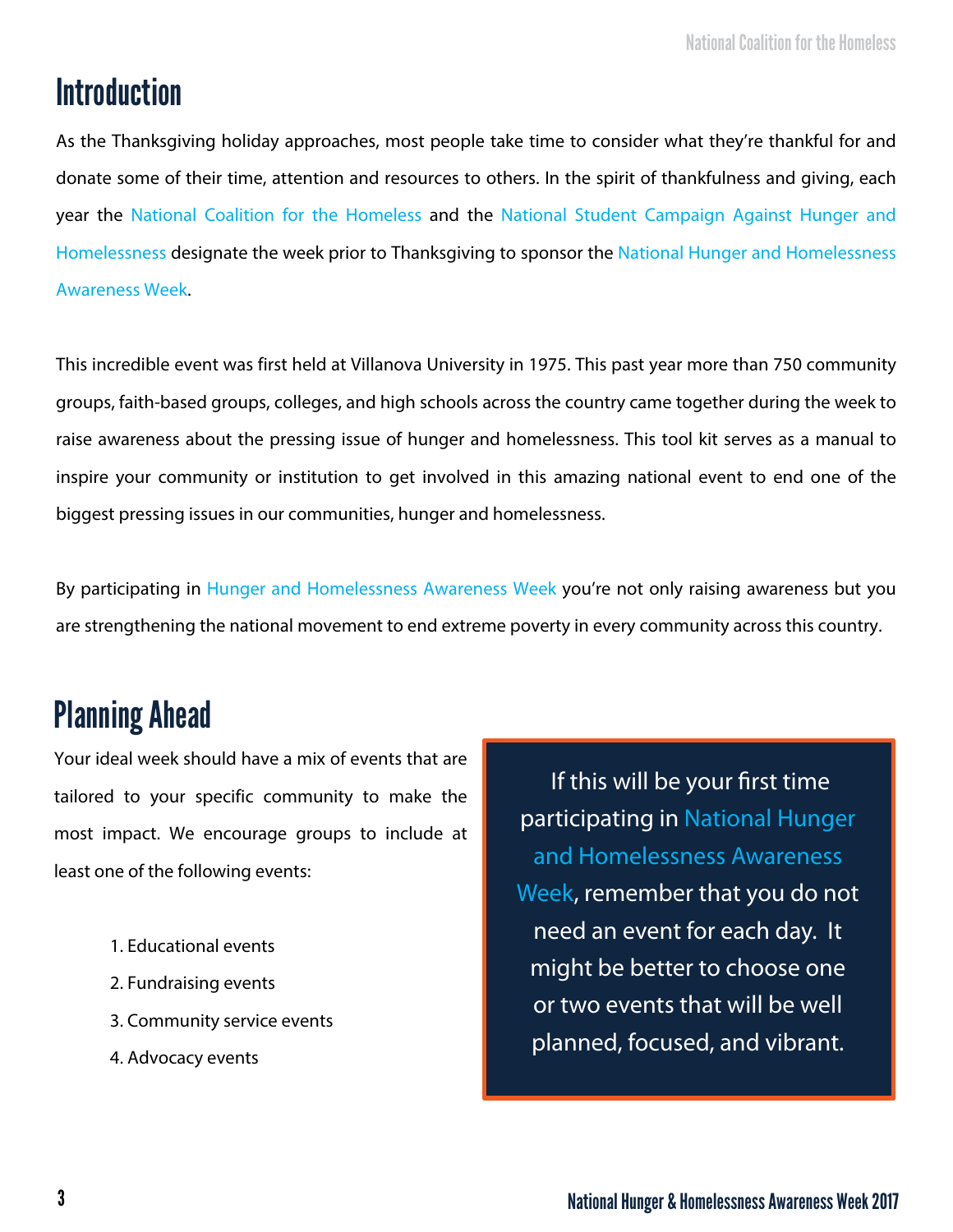| Sample checklist of some, but not all, questions that you will need to answer: |                                                                                      |  |
|--------------------------------------------------------------------------------|--------------------------------------------------------------------------------------|--|
|                                                                                | Who is your audience for your event? (the elderly, college students, policy makers?) |  |
|                                                                                | How many and which events should we plan for?                                        |  |
|                                                                                | When and where should the events take place?                                         |  |
|                                                                                | How many volunteers do you need to coordinate each event?                            |  |
|                                                                                | Who should handle publicity?                                                         |  |
|                                                                                | What community organizations would help you by co-sponsoring the week?               |  |
|                                                                                | What are creative ways to publicize the week and raise awareness?                    |  |
|                                                                                | Who is knowledgeable about organizing events within the community?                   |  |
|                                                                                | What is the local political landscape?                                               |  |
|                                                                                | What would people who are homeless like to see during H&H Week?                      |  |

Give some time to think through about your capacity and how many events you can realistically hold during

the week. If you think you're stretched to thin, focus on quality over quantity.

## **Registration**

Before you get started take a moment to visit hhweek.org. This is a great resource for you to get ideas on how to plan your events. Once you have an idea of what you want to do, please take the time to register your event. Registration is vital and will help us keep record of the national involvement to further push policymakers across the country to address hunger and homelessness.

## Register at http:///hhweek.org

We would also benefit from any feedback you can provide on events you hosted during Awareness Week, and we will follow up with all registered participants after Thanksgiving.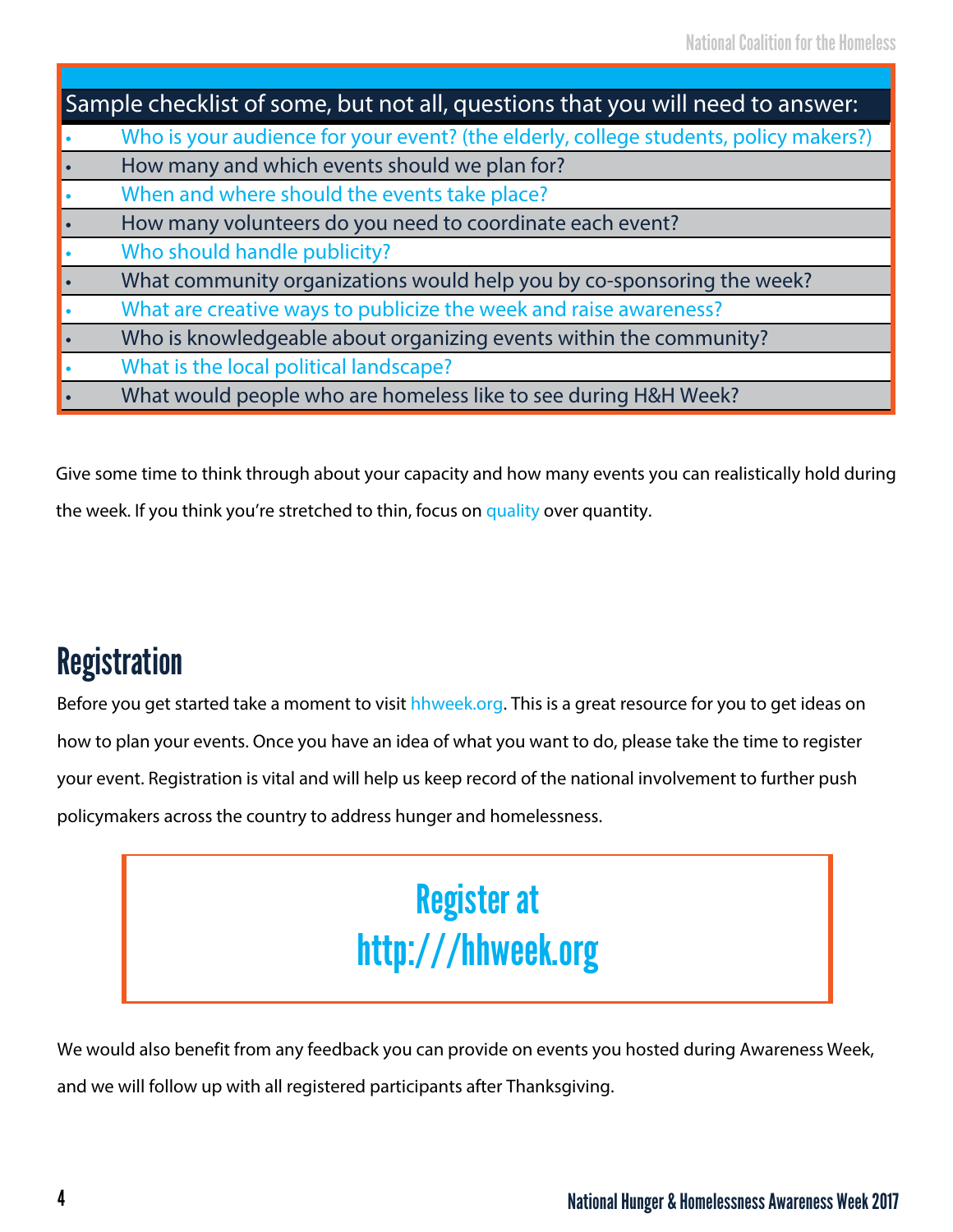## Media Outreach and Promotion of Events

An important component of National Hunger and Homelessness Awareness Week is publicity. The outcome of your event will depend largely on your ability to advertise. The media is your friend and should be seen as an asset. A good use of the media will get people in your community to start thinking about hunger and homelessness and inspire them to take part in the events dur-ing the week. In order to get the word out and involve the community as much as possible, you need to alert your local media early on in your organizing process. It is important to notify both campus and community media sources.

#### HoW To UTIlIzE THE MEDIA

- Start by making a list of the media outlets in your community, including local newspapers, local TV and radio stations and local blogs. Look up the contact info for the news editors at each outlet.
- Two weeks before your events, call each outlet to pitch them on covering your week and the issues of hunger and homelessness. This is a great opportunity for them to do some in-depth coverage on local poverty issues. Tell them about each event and how to get involved.
- As you get closer to the week, go back to each outlet and re-pitch them on how to get involved. Pick one or two events that you think are the most newsworthy .
- H&H Week can be a great chance to get positive coverage for your organization on how you are working to end hunger and homelessness.

#### oTHER PUBlICIzING TECHNIQUES

- It is helpful to have things to give away, such as t-shirts, posters, bookmarks, or door hangers.
- The graphics department at a local school may be willing to help you create flyers and posters for the events, as well as fact sheets with information about hunger and homelessness. NCH Factsheets: http:// www.nationalhomeless.org/factsheets/index.html
- Great places to hang flyers and posters include: local restaurants, businesses, college campuses, and service organizations. Make sure to get permission.
- In addition to the media, radio, and flyers, social network sites such as Facebook and Twitter are another good way to get the word out. Remember to keep tabs on NCH's Facebook page: https://www. facebook.com/events/NationalCoalitionForTheHomeless/, as well as its Twitter accounts: https://twitter. com/Ntl\_Homeless & https://twitter.com/HandHWeek, throughout the entire process.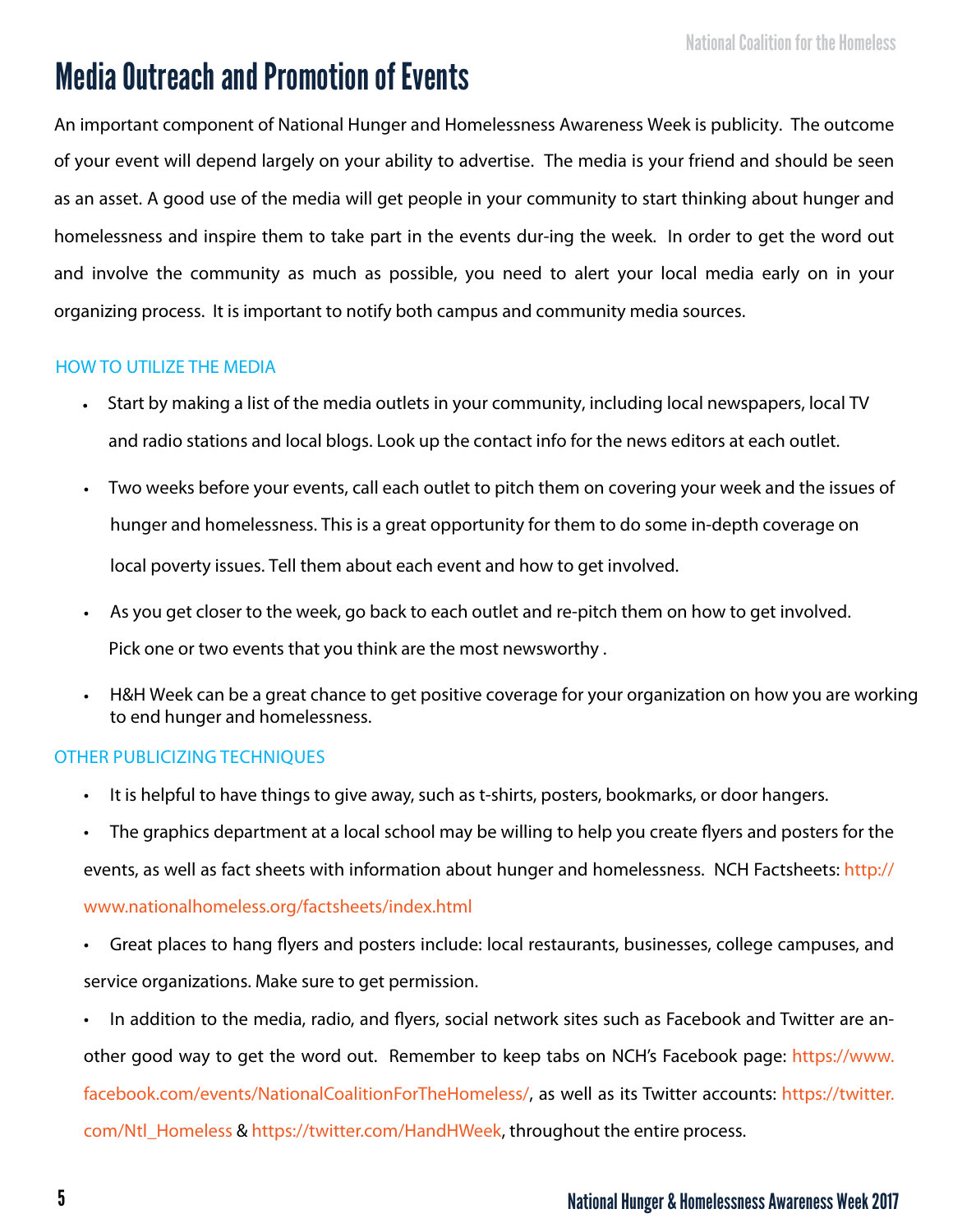- Distribute information (fact sheets and schedule of events) to community organizations.
- E-mail can be a great reminder as Awareness Week draws closer. Urge each community organization to participate—interest them in joining a canned food drive, promoting Awareness Week within their organization, and sending at least a few representatives to each event.
- Another inexpensive and effective idea for publicity is to enlist students or community residents to announce Awareness Week and the events to their classes or at work. Professors and employers are usually very supportive of this idea and should not mind giving a couple of minutes of class time to promote National Hunger and Homelessness Awareness Week.
- If you are on a college campus, using chalk on well-traveled sidewalks is another great way to publicize to a large number of people.

Make sure you let the National Coalition for the Homeless and the National Student Campaign Against Hunger & Homelessness know about what you are doing for Hunger and Homelessness Awareness Week in your community!

### Registration Form: http://hhweek.org/register

Contact: H&H Awareness Week Coordinator - National Coalition for the Homeless Phone: (202) 462-4822 - Email: info@nationalhomeless.org

Contact: James Dubick - National Student Campaign Against Hunger & Homelessness Phone: (213) 840-2880 - Email: james@studentsagainsthunger.org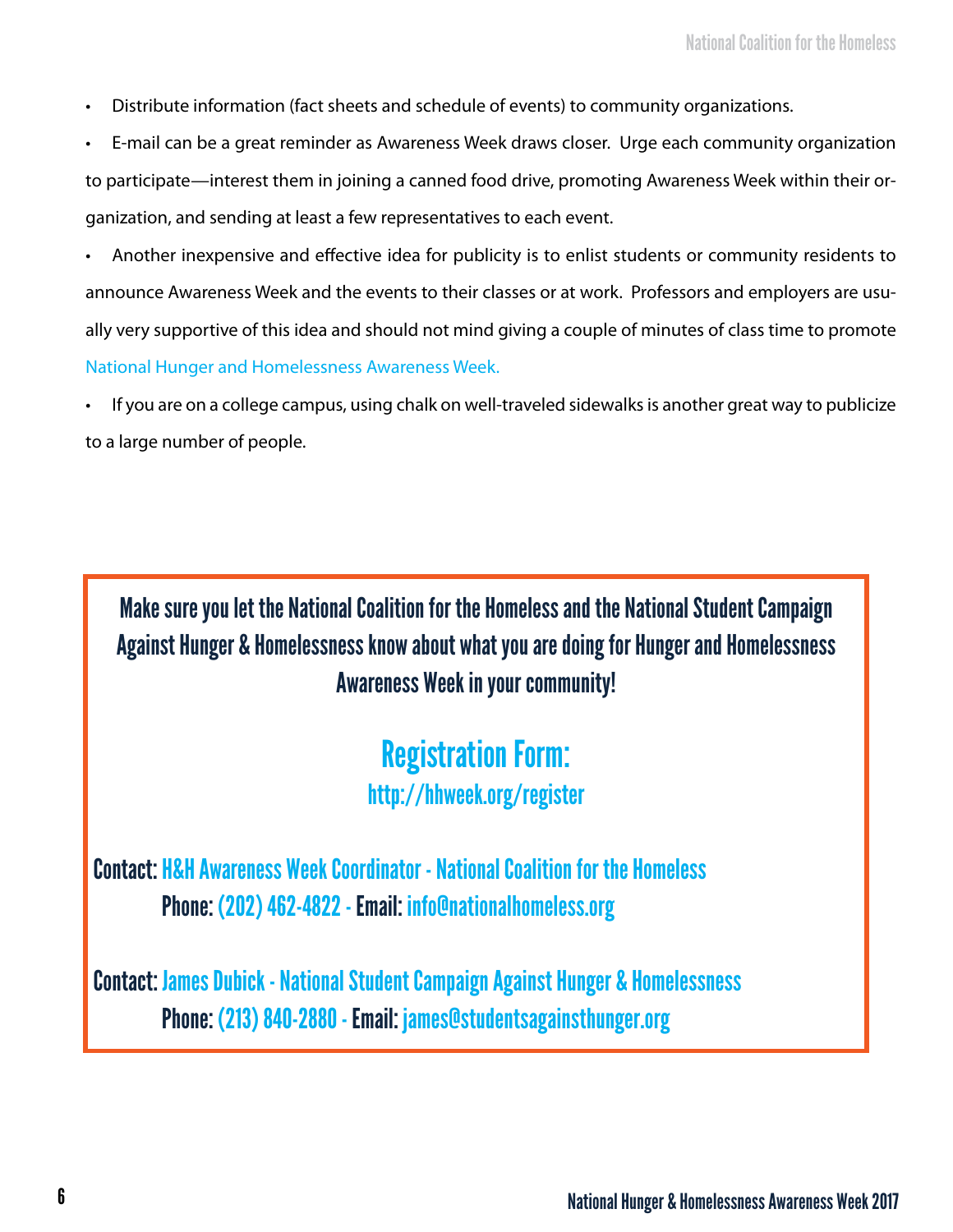

## Resources & **Ideas**

## **Education**

In any endeavor, education is essential. You should be able to speak confidently about why you want to, and why you think your community should, participate in this year's National Hunger and Homelessness Awareness Week. Statistics inspire interest, but stories will also increase participation. Listed below are a number of websites that you can utilize to educate yourself and your community about issues regarding hunger and homelessness. Try to be creative when you inform your community and consider using NCH's awareness programs like its Speakers' Bureau (including the Speaker Bios) and its various YouTube videos.

Videos and books are great tools when educating yourself and the public about hunger and homelessness. For recommendations on both informative and entertaining books and videos, please contact the National Coalition for Homeless at: info@nationalhomeless.org; 202-462-4822

#### Videos produced by the National Coalition for the Homeless.

"Faces of Homelessness I"

The highly regarded NCH video that features images of America's homeless people. This 13-minute video features images taken by award-winning photographers from around the country accompanied with powerful homeless-themed music that enables the viewer to get a sense of who is homeless in America. Available on YouTube.

#### "Faces of Homelessness II"

DVD was done by a trio of student filmmakers who interviewed a number of homeless people in the nation's capital. Available on YouTube.

#### "The National Coalition for the Homeless: Bringing America Home"

A short documentary that outlines the history and promotes the work of the National Coalition for the Homeless. Available on YouTube.

#### "Storied Streets"

Thomas Morgan's documentary addresses the perceptions and stereotypes of homelessness in American culture.

> National Coalition for the Homeless http://www.nationalhomeless.org

National Student Campaign Against Hunger and Homelessness http://www.studentsagainsthunger.org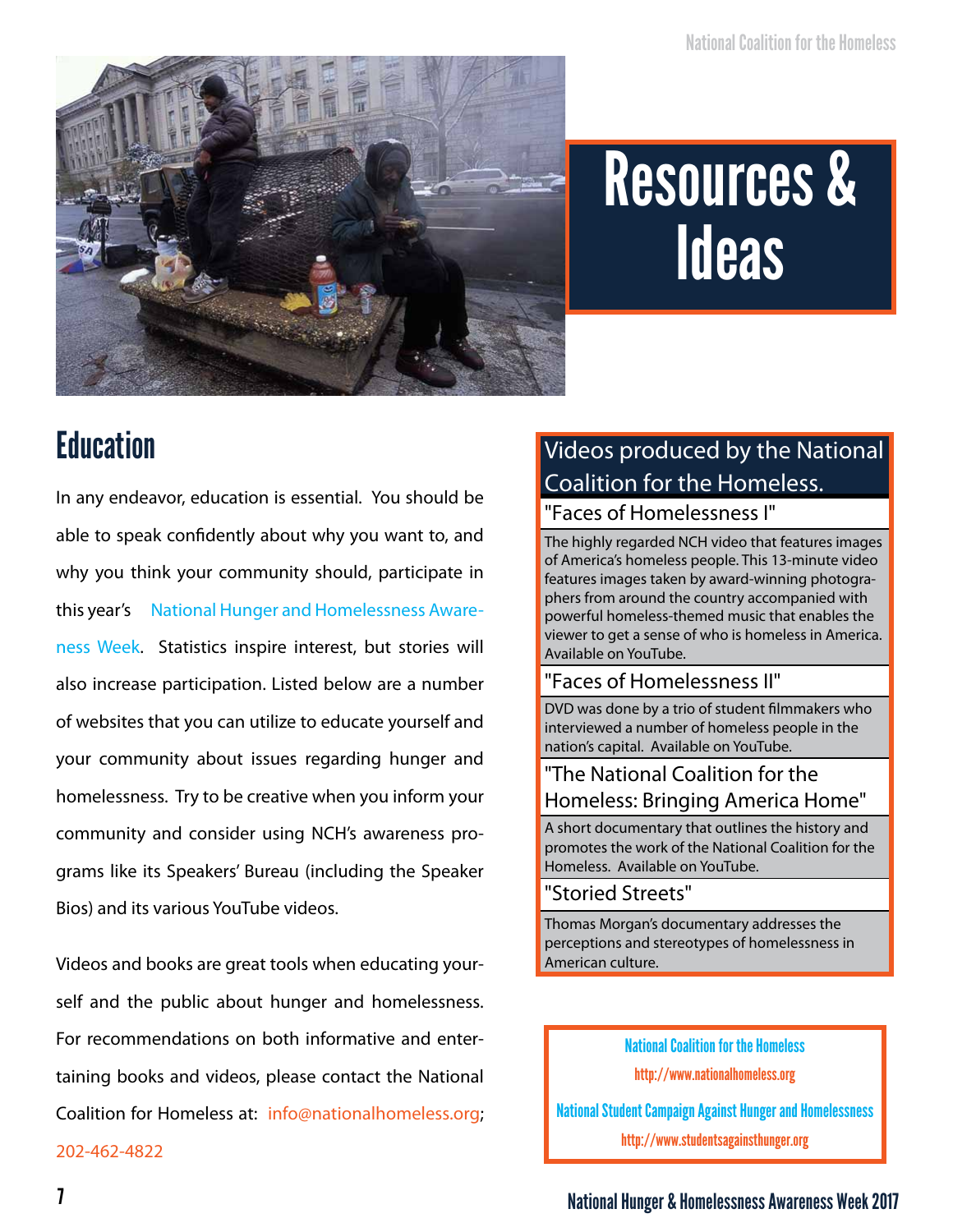## Suggested Activities and Events

We are happy to provide you with a list of ideas for events to host during your National Hunger and Homelessness Awareness Week. Please feel free to develop new activities for your unique community or business. If you are looking for a different perspective, please consider looking through the lens of young people experiencing homelessness and incorporating The National Campaign for Youth Shelter into the overall theme of the week.

#### Popular Awareness Week Events

Organize a "One Night Without a Home" awareness sleep out in front of city hall or on a nearby college campus. (See the detailed description included on p. 20)

Organize Oxfam America's Hunger Banquet or Dining Hall Fast in your community. (See the detailed description included on p. 27-28)

#### Educational Events

Host educational forums on hunger and homelessness. Invite speakers, such as individuals who have experienced homelessness, service providers, and community speakers to share their experiences. NCH can refer you to their Speakers Bureaus that operate in a number of states, Washington, DC, and Puerto Rico. You can also show videos and distribute fact sheets or other informational material (refer to the National Coalition for the Homeless' website: www. nationalhomeless.org).

Organize a movie night with homelessness/hungerrelated feature films or documentaries. Contact NCH for our recommendations. Request that attendees bring a non-perishable food item to donate. Have a local business or group donate popcorn and other refreshments.

Organize a book reading and discussion group. Contact NCH for our recommendations. Helpful hint: see if there are any local authors in your community who have written on hunger and homelessness who would be willing to host a book reading/signing.

Arrange a trip to an elementary school and read a children's book on hunger or homelessness while having the teacher facilitate an age-appropriate discussion.

Ask religious institutions, such as churches, synagogues, temples or mosques, to focus their religious services on homelessness/hunger issues. Prayer breakfasts/meetings and candlelight vigils are also good ways to involve religious institutions.

#### Youth-Focused Events

Host a "Youth4Youth" event in which young people come together to learn about youth homelessness and to discuss how they can work to address it in the local community and nationwide. You can show a documentary or invite a speaker who has experienced, or is experiencing homelessness, in his or her youth to share stories and answer questions. Youth homelessness is often not seen or discussed and it is important for young people to realize that there are people just like them living in much more difficult circumstances. Finish the event with some action that demonstrates solidarity among young people.

Organize a sleep-out or homelessness simulation event in which participants are given a card that explains their circumstances to them. Have them go on a hunt around the to seek out medical resources, employment, identification, shelter, etc. to demonstrate the numerous struggle that homeless youth have to deal with everyday. Be sure to debrief following the event.

Challenge creative peers to develop resources (infographics, videos, charts, pictures, etc.) that can be used to educate your community about the youth homelessness crisis.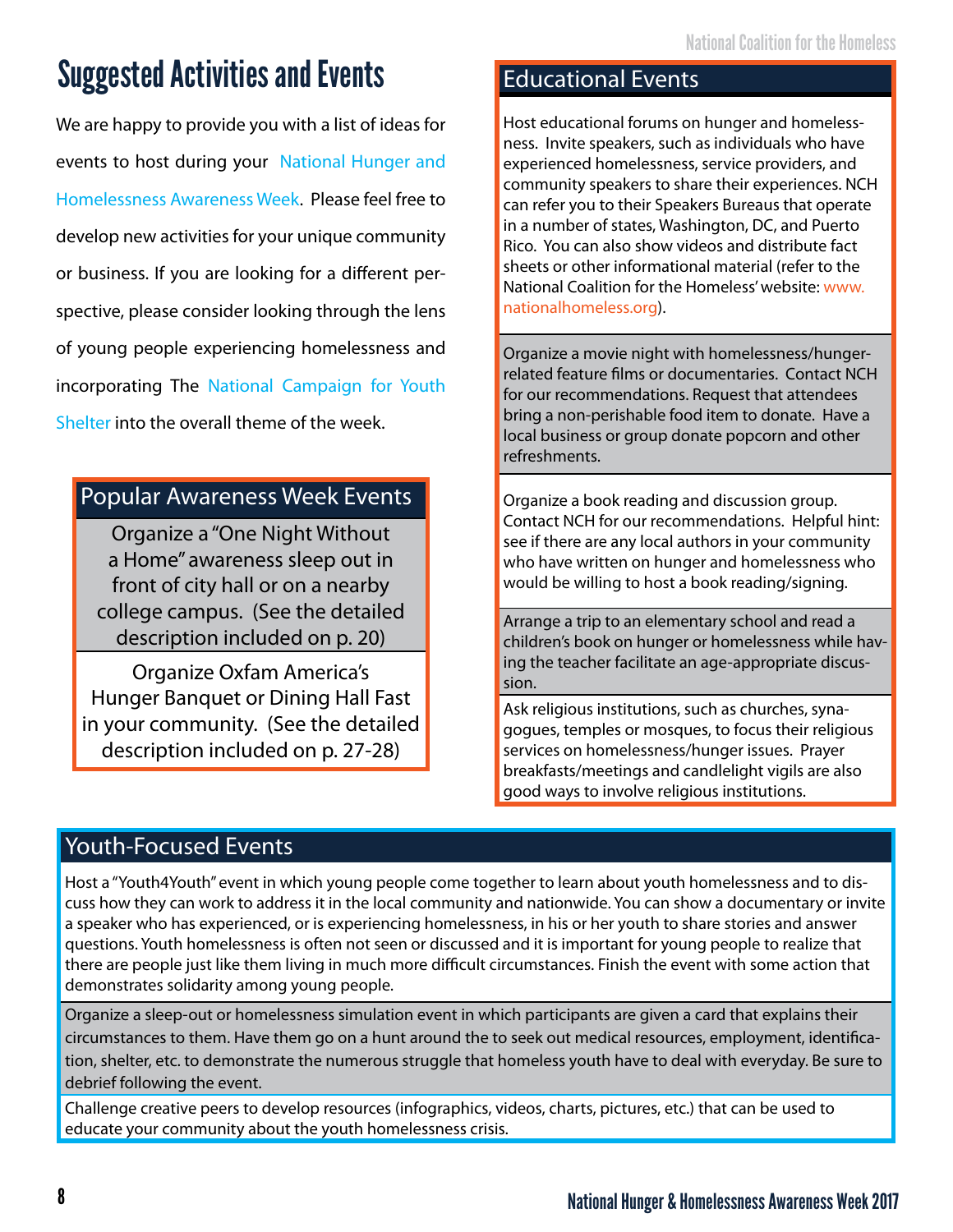#### Community Building Events

Organize a potluck dinner in which community members bring in a dish for themselves and three other persons. Invite individuals who are currently or formerly homeless as guests in order to encourage community interaction.

Arrange a Community Service Day where people can volunteer at different local organizations and learn about their activities. Suggested contacts: food pantries, homeless shelters, and soup kitchens

Organize a Cardboard Brigade in your community. Miami-Dade County, FL successfully organized 40 cardboard brigades across the community, encouraging citizens and students to make cardboard signs and take to the streets, stressing the importance of ending homelessness and raising awareness.

Host an Open-Mic Night in a local coffee shop. Invite all community members to share poetry, prose, and thoughts on homelessness and hunger.

Organize a Food Stamp Challenge in which participants attempt to eat on a food stamp budget for a week or a day. During this week in 2013, 90 members of the IUPUI community participated in this challenge. To hear more about their experiences, follow this link: https://sites.google.com/site/hungerhomelessness/home/snap.

Some Congressional members and elected officials have taken the challenge (http://foodstampchallenge.typepad. com/); invite your local government officials to take the challenge with community members.

Construct a community quilt. This is great for classrooms/students. Each person can contribute a square that relates to an aspect of homelessness and poverty that is meaningful to them. For more information, view this example from Yarmouth, Maine: http://voicethread.com/#q.b1014788.i5411859

Organize a "Living in a Car" event in which volunteers take shifts living in a car for 24 hours in a public area to simulate how some homeless live and to raise awareness. A great example can be seen at: http://ow.ly/zvd2W

#### Fundraisers & Drives

Please consider donating any funds raised this year to the NATIONAL COALITION FOR THE HOMELESS

Organize a drive to collect non-perishable items such as food, hygiene products, clothing, blankets, books and toys. Involve community organizations in a competition to see who can collect the most donations. Helpful hint: Talk with local service providers to research what items are most needed in your community.

Designate one day for community members to skip a meal or embark on a fast. Instead of purchasing lunch that day, they can donate the money that they would have spent to hungry people in their community. Alternatively, participants can prepare a meal for homeless people.

Sponsor a benefit concert with local musicians.

Sponsor a bake sale or raffle.

Arrange a walk or a run. Have each participant collect sponsorship money; set a minimum, such as \$20 per participant. Encourage local businesses to donate food and drinks. Encourage local bands to provide entertainment.

Sponsor a gallery night by selling artwork created by homeless individuals. Donate the proceeds to local homelessness/hunger organizations or directly to the homeless whose artwork is being sold.

Organize an "Empty Bowls" fundraiser with an art department or local art center. Volunteers create ceramic bowls, which are then used to serve a simple meal of soup and bread. Guests at the meal give a suggested donation of ten dollars in exchange for the meal and the bowl, which they keep as a reminder of their experiences at the meal. The money raised is used to support hunger relief efforts. Empty Bowls is an ideal fundraiser to be combined with an educational event. Contact Empty Bowls at www.emptybowls.net/

Develop challenges associated with awareness events, such as collecting donations of the items that one brings to a sleep-out event (i.e. tent, umbrella, sleeping bag, tarp).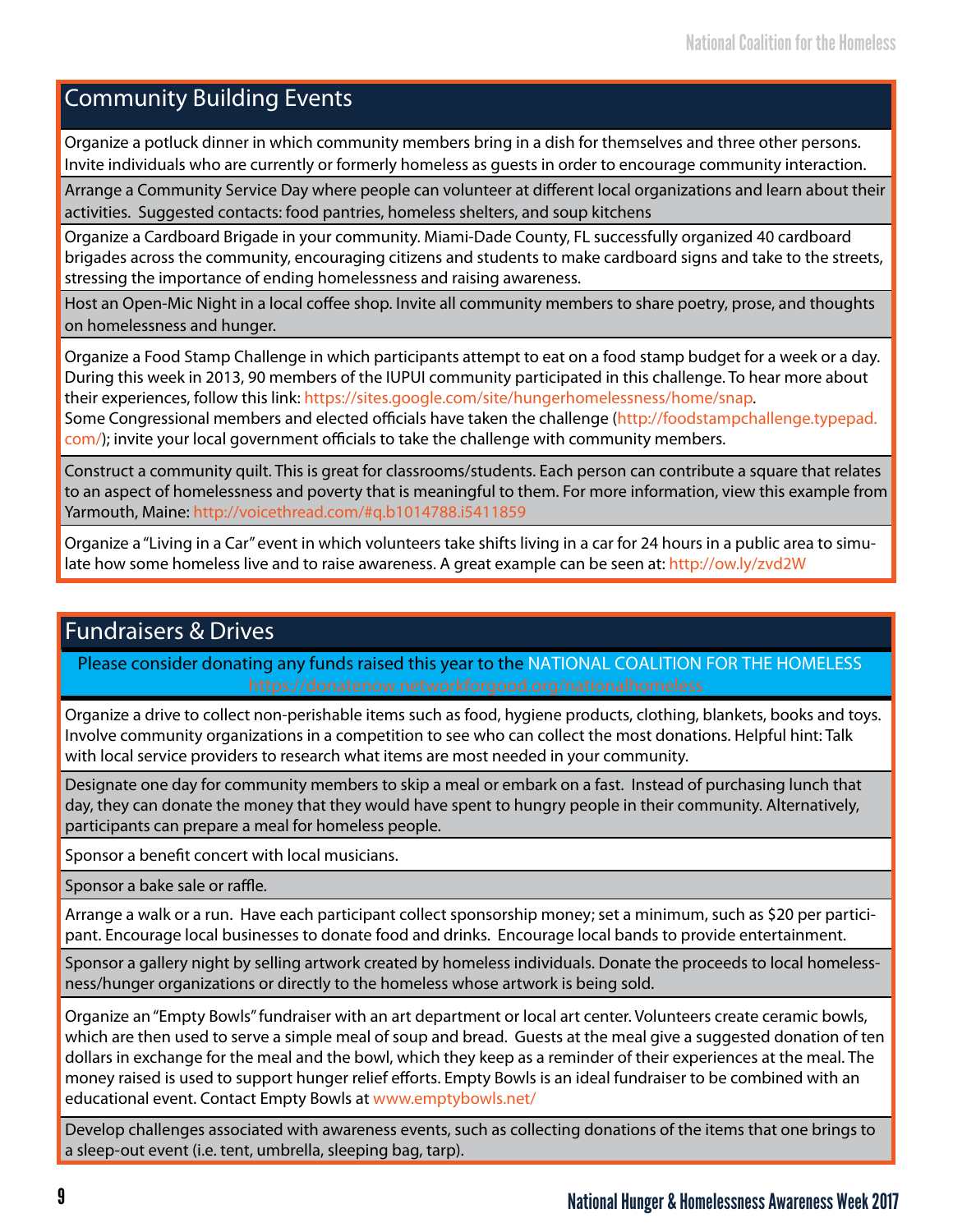#### Advocacy Events

Think Globally, Act Locally. Washington, D.C. isn't the only place that lobbying is possible! Gather a group of students and homeless/formerly homeless individuals and visit your city hall, county commission, state legislature and/or a local office of your Congressional representative or Senator. Focus on educating your audience on issues concerning homelessness and what ideas you have to better the situation. Lobbying doesn't have to have a negative connotation; think about what you are doing as merely an educational, hopeful conversation. For more tips on lobbying effectively, see the lobbying Frequently Asked Questions (FAQ) section in this packet or on NCH's website: http://nationalhomeless.org/taking-action/lobbying/.

Have a booth where people can write to their Congressional representatives about the importance of programs for homeless persons. (See Bread for the World Offering of Letters description included in this packet).

Attempt to integrate policy agendas into events in order to provide participants with an agenda to write representatives about, adding a way for people to push for an end to hunger and homelessness at the source (economic and health care policies for example). This could involve some sort of skill clinic that represents the importance of training and apprenticeship programs needed to help homeless people enter the skilled workforce.

Register homeless and low-income people to vote.

Have people come together and discuss the issues surrounding homelessness. Then have them write their opinions in Letters to the Editor in their local, state, and national newspapers.

#### Large-Scale Events

Organize a carnival: Charge a couple of dollars for admission and/or collect canned goods as admission. Have local businesses donate food, drinks, and other goods or services. Charge very little for each, and donate all proceeds from the event to a local shelter. Have homeless or formerly homeless people attend and speak briefly. Have local bands perform. Have a booth where individuals can write letters to Congressional representatives.

Organize a conference: Invite homeless individuals, service providers and community leaders to give talks and workshops about the issues of homelessness and hunger. Integrate lobbying efforts, raffles or competitions and networking opportunities for local groups to collaborate and get more involved in addressing poverty in the community.

All of these ideas leave plenty of room for creative adaptation. Take one of these ideas and change it as you see fit, or combine components of multiple ideas.

As you build awareness in your community, make sure people know of ways that they can stay involved in the future. If people are particularly interested in the youth homelessness crisis, organize a trip to D.C. for the next Rally for Homeless Youth.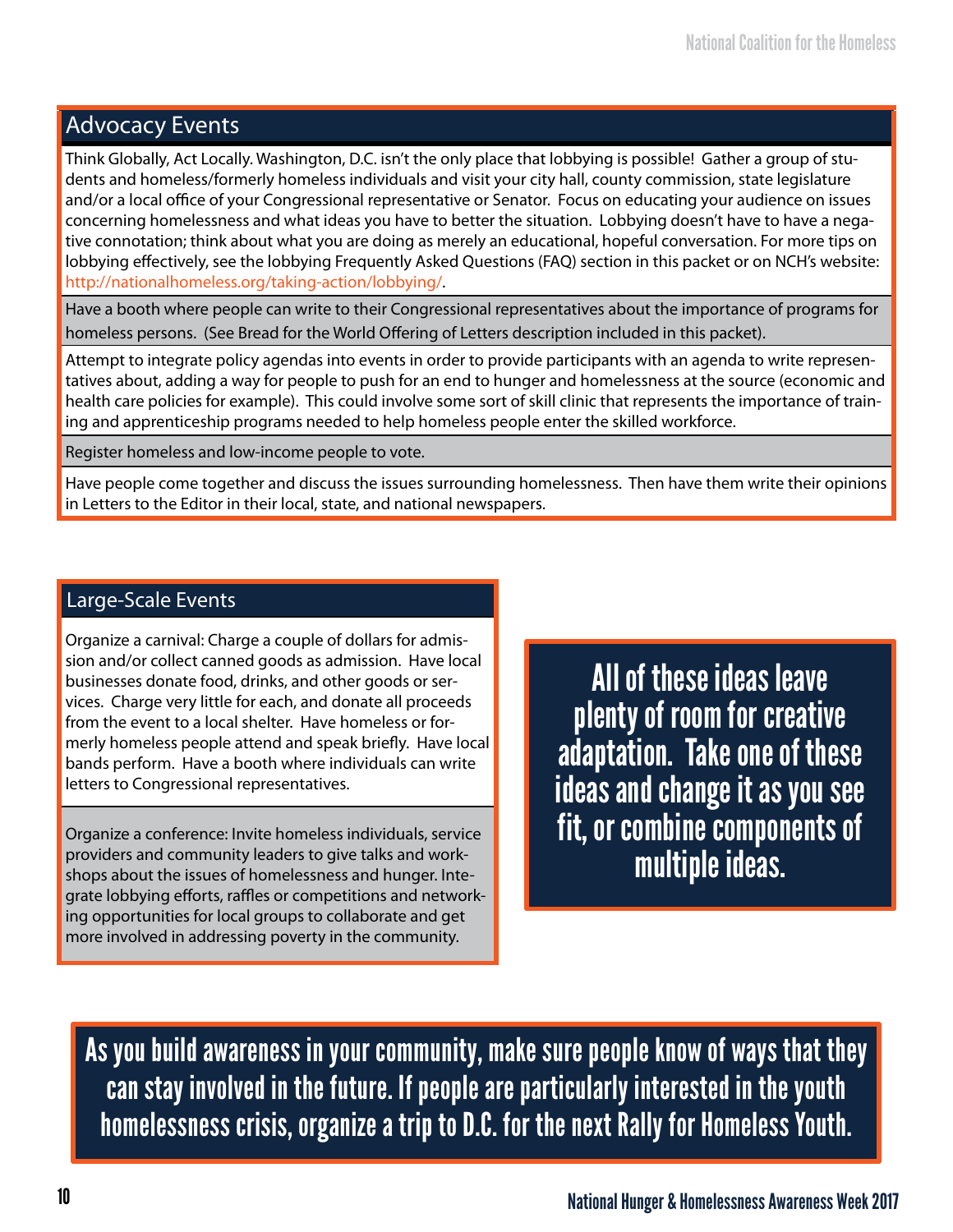### Business/Corporate Involvement

Involvement in Hunger and Homelessness Awareness Week is by no means limited to school and community events; corporate involvement can also play a central role in organizing an effort to end hunger and homelessness. A local group's partnership with a business can be mutually-beneficial; the business can provide some funding for the cause, supporting the local group and the local group can support the business through advertisements, etc. at the event.

• Businesses often have access to resources that can create unique opportunities for fundraising. For example, a business might use its ability to buy relatively inexpensive bulk supplies to make a local group's clothing or food drive more affordable and successful. Another example might involve a business providing its services for free during a local group's event (like Laundromats washing homeless people's clothes).

Involvement in Hunger and Homelessness Awareness Week helps promote the particular business as a trusted and locally-active one, due to its involvement in the community and its support of important local initiatives. The business will benefit by establishing this positive reputation when customer support increases as a result.

• A particular business could pledge to donate a percentage of proceeds (perhaps from meals at a restaurant) to benefit a local homeless shelter or advocacy organization.

Businesses have the option to utilize their corporate atmospheres uniquely, so as to incentivize donations or personal involvement with community events through their employees. For example, a business might allow those who donate to shelters or advocacy organizations to dress down for a week or take an extended lunch break.

A truly successful Awareness Week for any contributor will inspire people to become further involved with the issues of hunger and homelessness and support political initiatives that would contribute to ending their root causes. At the end of this manual is a list of advocacy groups with whom people could work to continue their involvement. These organizations, along with other local groups will share ideas of how people can become more involved with the issue of homelessness on a regular basis, should be advertised throughout your Awareness Week events.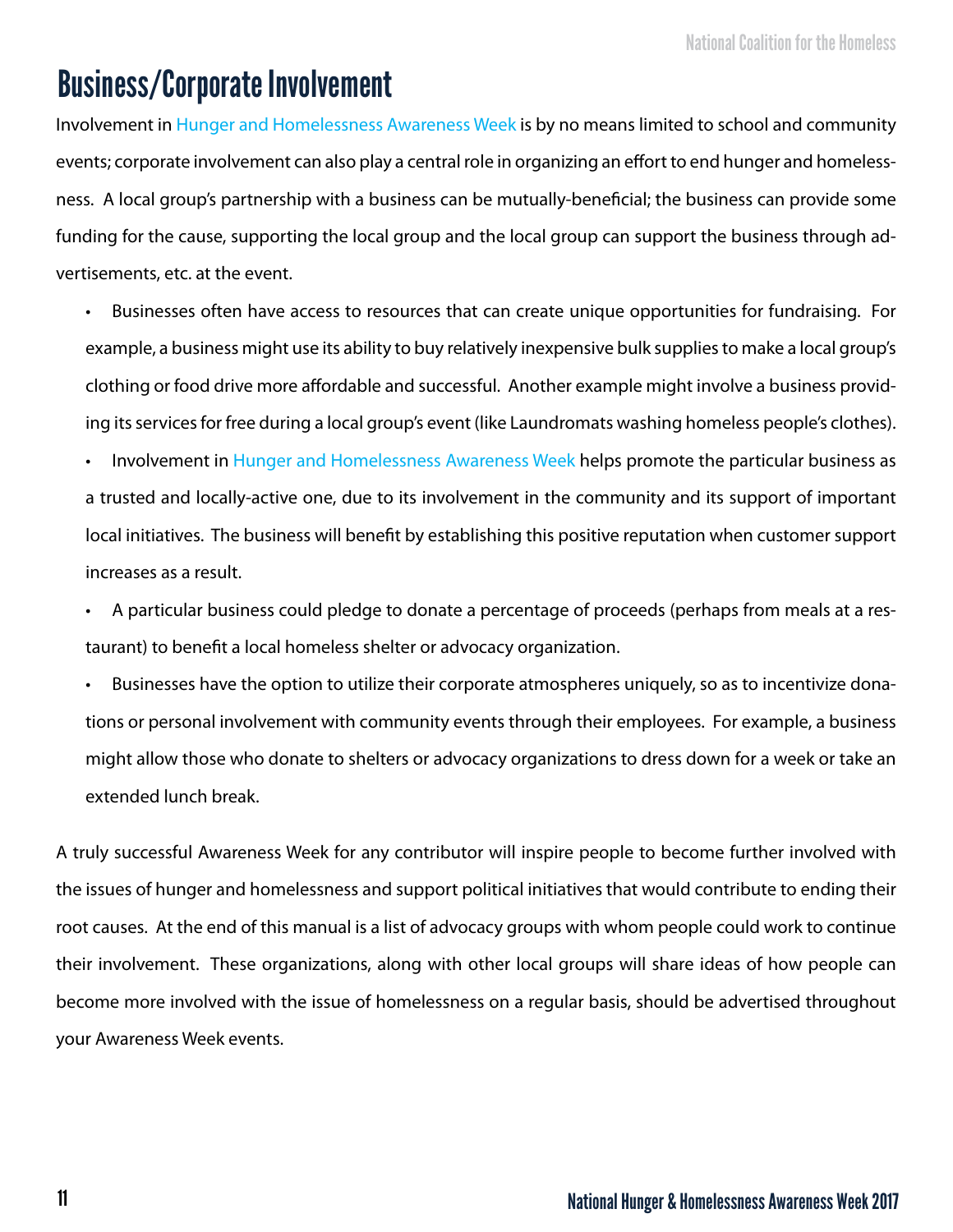## Remember!

During National Hunger and Homelessness Awareness Week, as community members begin to really think about hunger and homelessness issues, it is crucial that you provide information on how they can take action after Awareness Week has concluded. Provide them with the following information and any other material that you believe is important for your own community.

- The name, address, e-mail, and phone number of a local shelter at which they can volunteer.
- The names, addresses, and phone numbers of local, state, and national homeless coalitions and advocacy groups which they can join. Contact the national organizations listed at the end of this packet to be referred to their local affiliates.
- Information about writing members of Congress.
- Information about Alternative Breaks, which allow community members to spend a week-long break doing service. Call BreakAway at (404) 919-7482 or at http://alternativebreaks.org for more information.

## Wrapping-Up Awareness Week

When National Hunger and Homelessness Awareness Week has concluded, there will still be a few loose ends that you will need to tie up. Remember to send thank you letters to all of your contacts and your support network. You or other Awareness Week organizers will probably refer to these same people in the future. Also, meet with your team to discuss what went right and what went wrong during Awareness Week. Make sure everyone evaluates his or her own project, as well as how he or she viewed Awareness Week as a whole. Gather these individual and group evaluations to comprise a resource folder—one that you and other groups will be able to refer to in the future.

AND…

Contact the National Coalition for the Homeless and let us know how your Awareness Week was received by the community — send us newspaper clippings, posters, commentary, and other news! Follow the link to the online form: http://hhweek.org